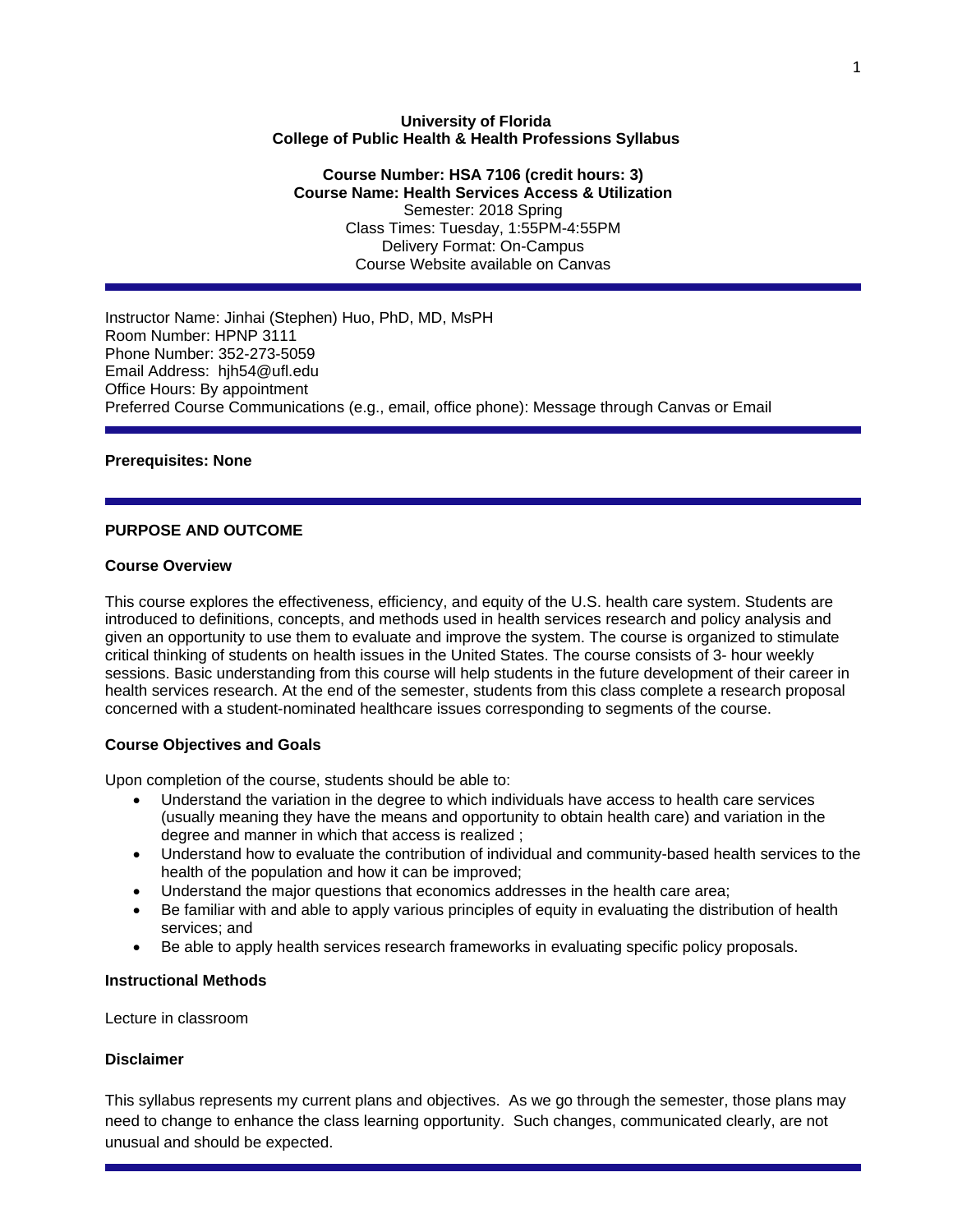## **DESCRIPTION OF COURSE CONTENT**

### **Topical Outline/Course Schedule**

| Week           | Date(s) | Topic(s)                                                                                    |  |  |  |  |  |  |
|----------------|---------|---------------------------------------------------------------------------------------------|--|--|--|--|--|--|
| 1              | 9-Jan   | Introduction to the course                                                                  |  |  |  |  |  |  |
| $\overline{2}$ | 16-Jan  | Chapter 1 Introduction to Health Services Research and Policy Analysis                      |  |  |  |  |  |  |
|                |         | <b>Student Presentation/Group Discussion</b>                                                |  |  |  |  |  |  |
| 3              | 23-Jan  | Chapter 2 Effectiveness: Concepts and Methods                                               |  |  |  |  |  |  |
|                |         |                                                                                             |  |  |  |  |  |  |
|                |         | <b>Student Presentation/Group Discussion</b>                                                |  |  |  |  |  |  |
| 4              | 30-Jan  | Chapter 3 Effectiveness: Policy Strategies, Evidence, and Criteria                          |  |  |  |  |  |  |
|                |         |                                                                                             |  |  |  |  |  |  |
| 5              | 6-Feb   | <b>Student Presentation/Group Discussion</b><br><b>First Assignment Due (Effectiveness)</b> |  |  |  |  |  |  |
|                |         |                                                                                             |  |  |  |  |  |  |
|                |         | Student Presentation/Peer Workshop/Group Discussion                                         |  |  |  |  |  |  |
| 6              | 13-Feb  | Chapter 4 Efficiency: Concepts and Methods                                                  |  |  |  |  |  |  |
|                |         |                                                                                             |  |  |  |  |  |  |
|                |         | <b>Student Presentation/Group Discussion</b>                                                |  |  |  |  |  |  |
| $\overline{7}$ | 20-Feb  | Chapter 5 Efficiency: Evidence, Policy Strategies, and Criteria                             |  |  |  |  |  |  |
|                |         |                                                                                             |  |  |  |  |  |  |
|                |         | <b>Student Presentation/Group Discussion</b>                                                |  |  |  |  |  |  |
| 8              | 27-Feb  | Second Assignment Due (Efficiency)                                                          |  |  |  |  |  |  |
|                |         | Student Presentation/Peer Workshop/Group Discussion                                         |  |  |  |  |  |  |
| 9              | 6-Mar   | <b>Spring Break</b>                                                                         |  |  |  |  |  |  |
|                |         |                                                                                             |  |  |  |  |  |  |
|                |         |                                                                                             |  |  |  |  |  |  |
| 10             | 13-Mar  | Chapter 6 Equity: Concepts and Methods                                                      |  |  |  |  |  |  |
|                |         |                                                                                             |  |  |  |  |  |  |
|                |         | <b>Student Presentation/Group Discussion</b>                                                |  |  |  |  |  |  |
| 11             | 20-Mar  | Chapter 7 Equity: Policy Strategies, Evidence, and Criteria                                 |  |  |  |  |  |  |
|                |         | <b>Student Presentation/Group Discussion</b>                                                |  |  |  |  |  |  |
| 12             | 27-Mar  | Third Assignment Due (Equity)                                                               |  |  |  |  |  |  |
|                |         |                                                                                             |  |  |  |  |  |  |
|                |         | Student Presentation/Peer Workshop/Group Discussion                                         |  |  |  |  |  |  |
| 13             | 3-Apr   | Chapter 8 Integrating Health Services Research and Policy Analysis                          |  |  |  |  |  |  |
|                |         |                                                                                             |  |  |  |  |  |  |
|                |         | <b>Student Presentation/Group Discussion</b>                                                |  |  |  |  |  |  |
| 14             | 10-Apr  | Chapter 9 Applying Health Services Research to Policy Analysis                              |  |  |  |  |  |  |
|                |         |                                                                                             |  |  |  |  |  |  |
|                |         | <b>Student Presentation/Group Discussion</b>                                                |  |  |  |  |  |  |
| 15             | 17-Apr  | Fourth Assignment Due (Proposal)                                                            |  |  |  |  |  |  |
|                |         | Student Presentation/Peer Workshop/Group Discussion                                         |  |  |  |  |  |  |
| 16             | 24-Apr  | No Class - Final Project Due                                                                |  |  |  |  |  |  |
|                |         |                                                                                             |  |  |  |  |  |  |

# **Course Materials and Technology**

**Required Textbook:** Evaluating the Healthcare System - Effectiveness, Efficiency, and Equity, Fourth Edition. Charles E. Begley, PhD, David R. Lairson, PhD, Robert O. Morgan, PhD, Paul J. Rowan, PhD, Rajesh Balkrishnan, PhD, ISBN: 978-1-56793-523-3, ISBN-10: 1567935230. https://www.ache.org/Publications/Product.aspx?pc=2227

**Other Reading:** (All reading materials below are accessible through Google Scholar or Google on campus)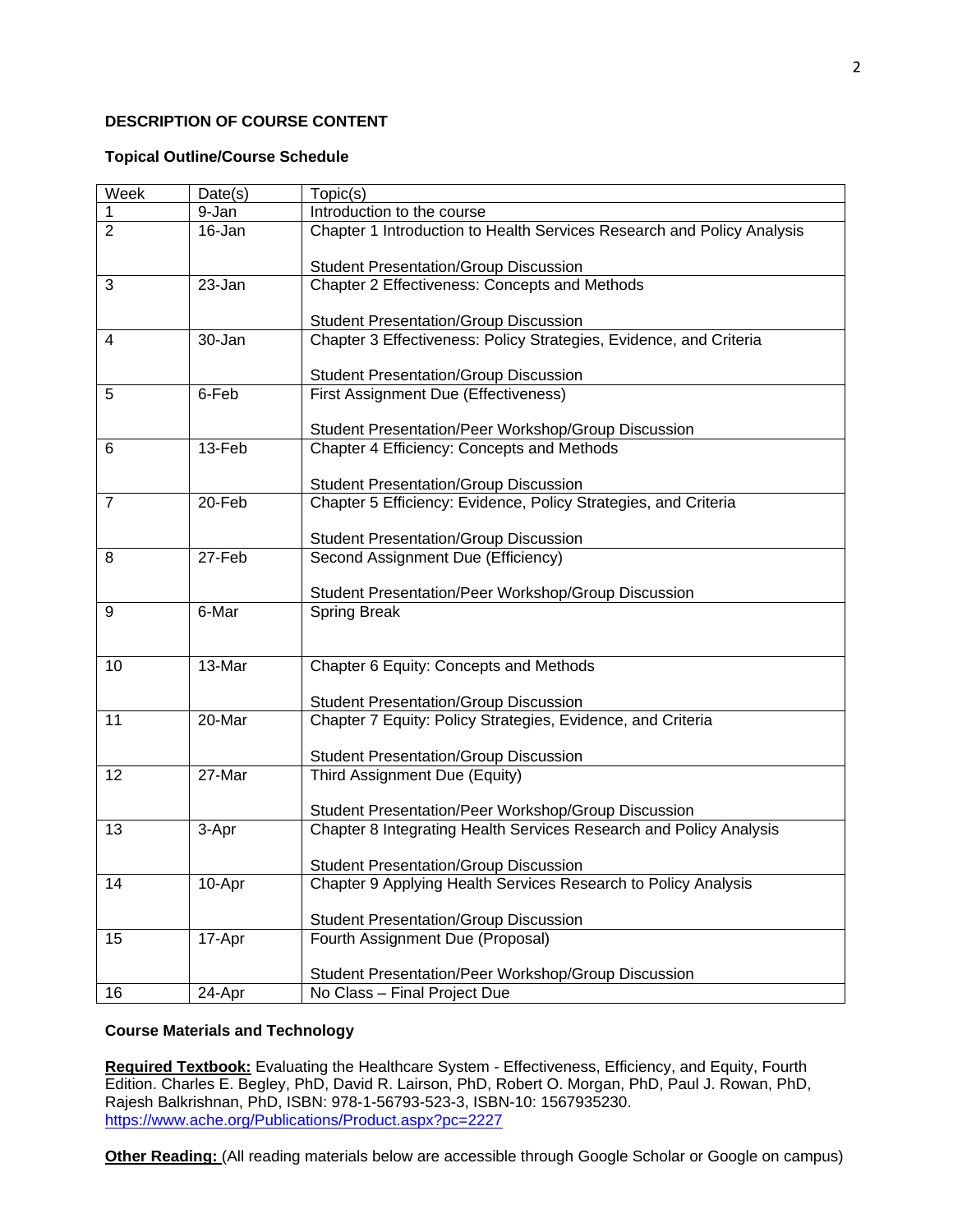### **Week 1 Introduction to the course**

Textbook chapter 1

# **Week 2 Chapter 1 Intro to HSR and PA**

### **Required Readings:**

Textbook chapter 1

Andy Siddaway. What Is A Systematic Literature Review And How Do I Do One? https://www.stir.ac.uk/media/schools/management/documents/centregradresearch/How%20to%20do%20a%2 0systematic%20literature%20review%20and%20meta-analysis.pdf

Preferred Reporting Items For Systematic Review And Meta-Analysis Protocols (PRISMA-P) 2015 Statement https://systematicreviewsjournal.biomedcentral.com/track/pdf/10.1186/2046-4053-4- 1?site=systematicreviewsjournal.biomedcentral.com

Consolidated Health Economic Evaluation Reporting Standards (CHEERS) Statement https://www.ispor.org/TaskForces/documents/CHEERS-Statement.pdf

### **Week 3 Chapter 2 Effectiveness: Concepts and Methods**

#### **Required Readings:**

Textbook chapter 2.

National Lung Screening Trial Research Team. "Reduced lung-cancer mortality with low-dose computed tomographic screening." N Engl J Med 2011.365 (2011): 395-409. http://www.nejm.org/doi/full/10.1056/NEJMoa1102873#t=article

Shirvani, Shervin M., et al. "Comparative effectiveness of 5 treatment strategies for early-stage non-small cell lung cancer in the elderly." International Journal of Radiation Oncology\* Biology\* Physics 84.5 (2012): 1060- 1070.

http://www.sciencedirect.com/science/article/pii/S0360301612032981

### **Optional Readings:**

Chang, Su-Hsin, et al. "The effectiveness and risks of bariatric surgery: an updated systematic review and meta-analysis, 2003-2012." JAMA surgery 149.3 (2014): 275-287. https://jamanetwork.com/journals/jamasurgery/fullarticle/1790378

### **Week 4 Chapter 3 Effectiveness: Policy Strategies, Evidence, and Criteria**

#### **Required Readings:**

Textbook chapter 3.

Smith, Grace L., et al. "Association between treatment with brachytherapy vs whole-breast irradiation and subsequent mastectomy, complications, and survival among older women with invasive breast cancer." Jama 307.17 (2012): 1827-1837.

https://jamanetwork.com/journals/jama/fullarticle/1150095

Temel, Jennifer S., et al. "Early palliative care for patients with metastatic non–small-cell lung cancer." New England Journal of Medicine 363.8 (2010): 733-742. http://www.nejm.org/doi/full/10.1056/NEJMOa1000678#t=article

### **Optional Readings:**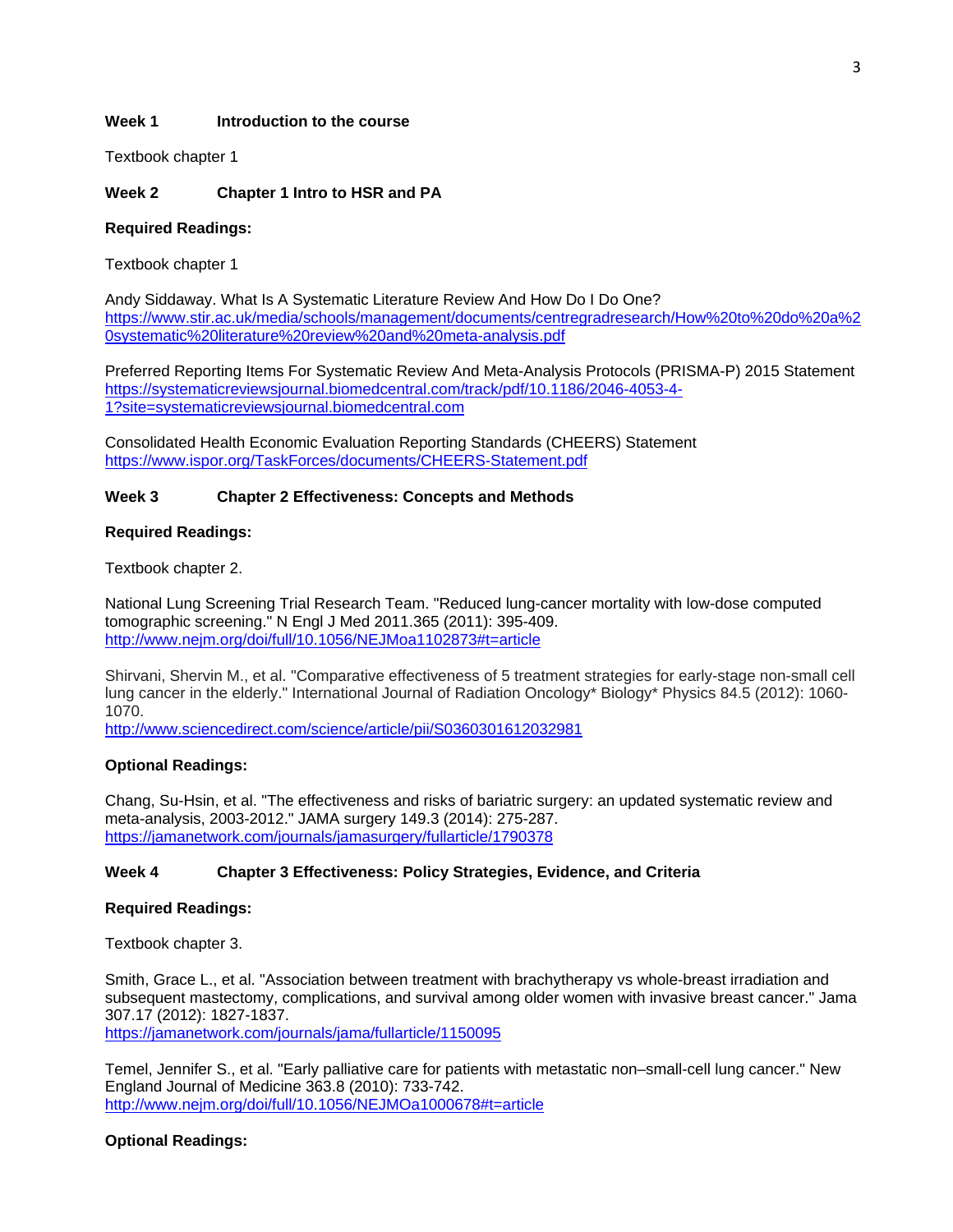Smith, Thomas J., et al. "American Society of Clinical Oncology provisional clinical opinion: the integration of palliative care into standard oncology care." Journal of clinical oncology 30.8 (2012): 880-887. http://ascopubs.org/doi/abs/10.1200/JCO.2011.38.5161

# **Week 5 First Assignment Due (Effectiveness)**

## **Week 6 Chapter 4 Efficiency: Concepts and Methods**

### **Required Readings:**

Textbook chapter 4.

Yabroff, K. Robin, et al. "Economic burden of cancer in the United States: estimates, projections, and future research." Cancer Epidemiology and Prevention Biomarkers 20.10 (2011): 2006-2014. http://cebp.aacrjournals.org/content/20/10/2006.full-text.pdf

Greenberg, Paul E., et al. "The economic burden of adults with major depressive disorder in the United States (2005 and 2010)." The Journal of clinical psychiatry 76.2 (2015): 155-162. https://pdfs.semanticscholar.org/2a0f/0218f857e39e2576a024e1c484c9edc1a9e7.pdf

## **Optional Readings:**

Wang, Y. Claire, et al. "Health and economic burden of the projected obesity trends in the USA and the UK." The Lancet 378.9793 (2011): 815-825.

http://www.sciencedirect.com/science/article/pii/S0140673611608143

## **Week 7 Chapter 5 Efficiency: Evidence, Policy Strategies, and Criteria**

### **Required Readings:**

Textbook chapter 5.

Goulart, Bernardo HL, et al. "Lung cancer screening with low-dose computed tomography: costs, national expenditures, and cost-effectiveness." Journal of the National Comprehensive Cancer Network 10.2 (2012): 267-275.

http://www.jnccn.org/content/10/2/267.short

Cecchini, Michele, et al. "Tackling of unhealthy diets, physical inactivity, and obesity: health effects and costeffectiveness." The Lancet 376.9754 (2010): 1775-1784. http://www.sciencedirect.com/science/article/pii/S0140673610615140

### **Optional Readings:**

Schnipper, Lowell E., et al. "American Society of Clinical Oncology statement: a conceptual framework to assess the value of cancer treatment options." Journal of Clinical Oncology 33.23 (2015): 2563-2577. http://ascopubs.org/doi/full/10.1200/jco.2015.61.6706

**Week 8 Second Assignment Due (Efficiency)** 

**Week 9 Spring Break** 

### **Week 10 Chapter 6 Equity: Concepts and Methods**

# **Required Readings:**

Textbook chapter 6. Ramey, Stephen J., and Steve H. Chin. "Disparity in hospice utilization by African American patients with cancer." American Journal of Hospice and Palliative Medicine® 29.5 (2012): 346-354. http://journals.sagepub.com/doi/pdf/10.1177/1049909111423804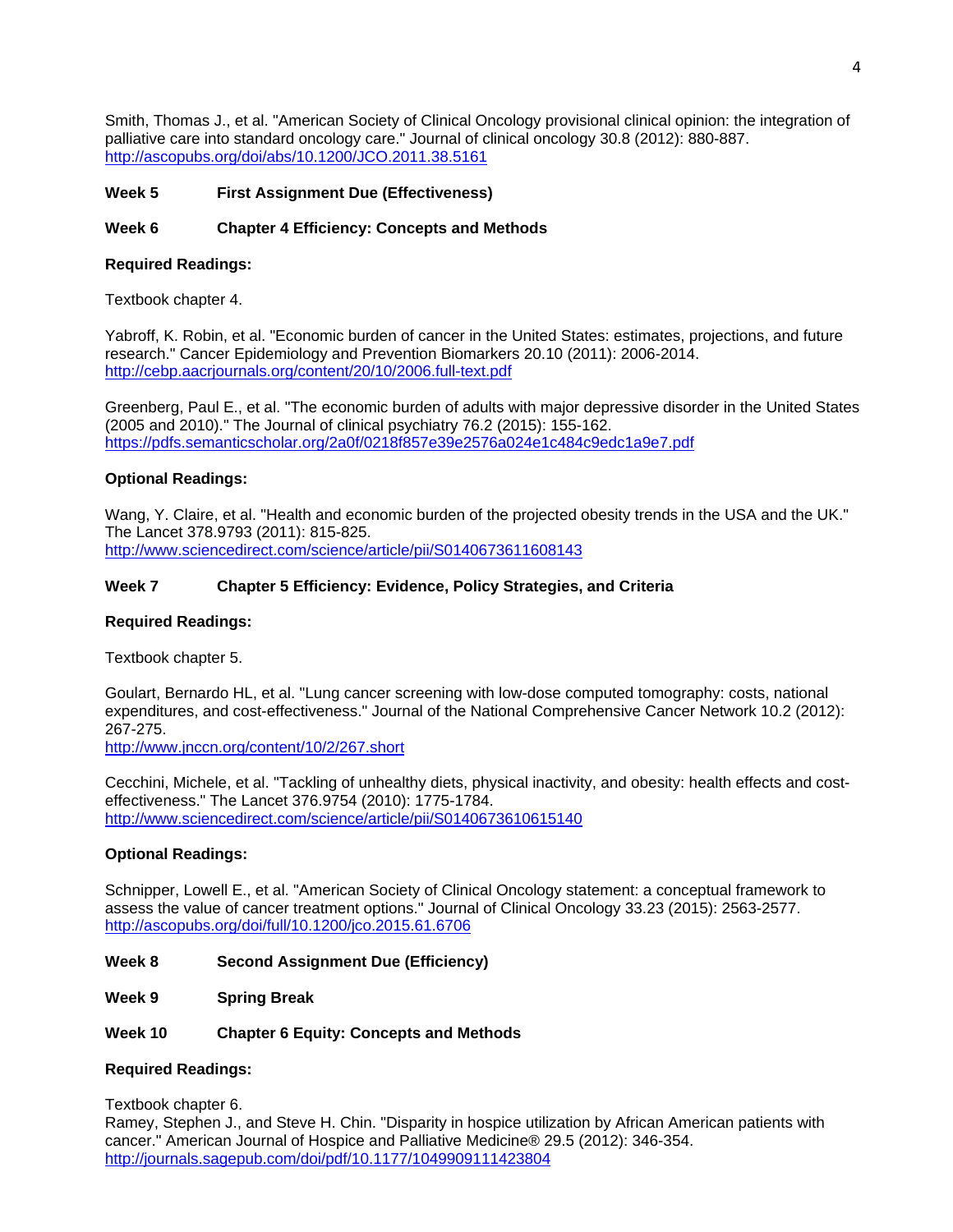Silber, Jeffrey H., et al. "Characteristics associated with differences in survival among black and white women with breast cancer." Jama 310.4 (2013): 389-397. https://jamanetwork.com/journals/jama/fullarticle/1719739

### **Optional Readings:**

Scher, Kevin S., and Arti Hurria. "Under-representation of older adults in cancer registration trials: known problem, little progress." Journal of Clinical Oncology 30.17 (2012): 2036-2038. http://ascopubs.org/doi/full/10.1200/JCO.2012.41.6727

# **Week 11 Chapter 7 Equity: Policy Strategies, Evidence, and Criteria**

# **Required Readings:**

Textbook chapter 7.

Wong, Jonathan, et al. "Age disparity in palliative radiation therapy among patients with advanced cancer." International Journal of Radiation Oncology\* Biology\* Physics 90.1 (2014): 224-230. http://www.sciencedirect.com/science/article/pii/S0360301614006889

Dorak, M. Tevfik, and Ebru Karpuzoglu. "Gender differences in cancer susceptibility: an inadequately addressed issue." Frontiers in genetics 3 (2012). https://link.springer.com/article/10.1007/s00345-011-0709-9

## **Optional Readings:**

Moy, Beverly, et al. "American Society of Clinical Oncology policy statement: opportunities in the patient protection and affordable care act to reduce cancer care disparities." Journal of Clinical Oncology 29.28 (2011): 3816-3824.

http://ascopubs.org/doi/full/10.1200/JCO.2011.35.8903

### **Week 12 Third Assignment Due (Equity)**

### **Week 13 Chapter 8 Integrating Health Services Research and Policy Analysis**

### **Required Readings:**

Textbook chapter 8.

Centers for Medicare & Medicaid Services (CMS): Decision Memo for Screening for Lung Cancer with Low Dose Computed Tomography (LDCT) (CAG-00439N) https://www.cms.gov/medicare-coverage-database/details/nca-decision-memo.aspx?NCAId=274

### **Optional Readings:**

U.S. Preventive Services Task Force: Published Recommendations. Final Summary: Lung Cancer Screening https://www.uspreventiveservicestaskforce.org/Page/Document/RecommendationStatementFinal/lungcancer-screening

### **Week 14 Chapter 9 Applying Health Services Research to Policy Analysis**

### **Required Readings:**

U.S. Preventive Services Task Force: Published Recommendations. Final Summary: Breast Cancer **Screening** 

https://www.uspreventiveservicestaskforce.org/Page/Document/RecommendationStatementFinal/breastcancer-screening1

### **Optional Readings:**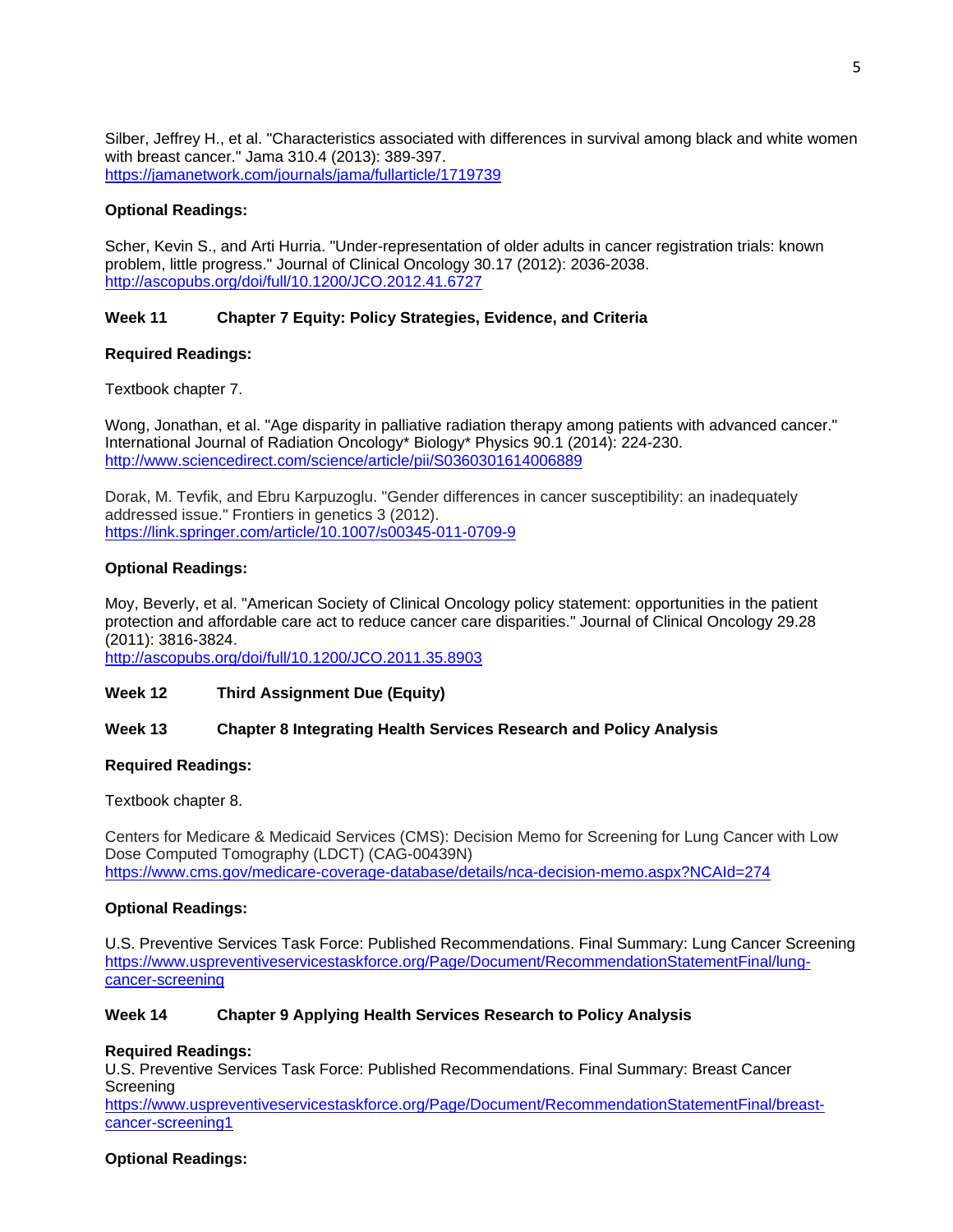Breast Cancer Screening for Women at Average Risk: 2015 Guideline Update from the American Cancer Society

https://jamanetwork.com/journals/jama/fullarticle/2463262

# **Week 15 Fourth Assignment Due (Proposal)**

# **Week 16 Final Project Due**

For technical support for this class, please contact the UF Help Desk at:

- Learning-support@ufl.edu
- (352) 392-HELP select option 2
- https://lss.at.ufl.edu/help.shtml

# **ACADEMIC REQUIREMENTS AND GRADING**

## **Assignments**

1. Seminar Preparation and Presentation (20%)

At each class at least two students (possibly more depending on enrollment in the class) will present and play a leadership role in the discussion of a specific research paper assigned in the first class. The selected students for that class will organize the presentation for the paper for that week, consider the subtopics for discussion, etc. They will prepare questions for class discussion. The articles eligible for inclusion in the class discussion have already been collected for each segment of the course – see "Course Materials and Technology" section for complete list of articles for each topic. Use PowerPoint Slides for a 20 minutes presentation is required per article, followed by 15 minutes discussion.

2. Term Paper and Oral Presentations (60%)

In the first class, each student will need to pick a disease to work on during the semester to complete the four term papers and a final project. The term papers could be very difficult to write if a rare disease is picked since the availability of literature is every limited. Therefore, below common diseases are recommended, such as lung cancer, breast cancer, prostate cancer, colorectal cancer, bladder cancer, diabetes mellitus, chronic obstructive pulmonary disease, depression, obesity, and pain. The other research topic can be considered are smoking cessation, palliative care or end-of-life care.

The student must turn in a 5- to 10-page paper based on the literature review before each due date. There are four term papers in total, including a literature review on 'Effectiveness,' a literature review on 'Efficiency,' a literature review on 'Equity,' and a research proposal. Each literature review should include at least 10 papers published in scientific journals. If reviewed more than 10 papers for each literature review paper, 0.5 points per additional reviewed paper will be added into the final score. For example, your original score is 89, and you reviewed 12 papers on 'Effectiveness', 15 papers on 'Efficiency,' and 10 papers on 'Equity,' your final score is  $(2 + 5 + 0)^*$ 0.5 + 89 = 92.5.

Oral presentation on the term papers and research proposal will be 30 minutes long following Q and A and discussion. Students will present their term papers in the class on the week 5, 8, 12, and 15 of this semester. Students should use PowerPoint slides for the presentation.

### 3. Final Project (10%)

For the final project, each student will need to submit a 20- to 40- page long research proposal in using the knowledge they acquire in this class and four term papers they have written during the semester. Students are expected to complete a full-length research proposal and write an in-depth, critical evaluation of several research questions on one disease based on the four term papers completed during the semester. Students are required to discuss health-related issues taking into account effectiveness, efficiency, equity, and then discuss a policy implication for their final project. Students are recommended to choose any disease from the list provided in the first class. Changing the diseases being researched during the middle of the semester for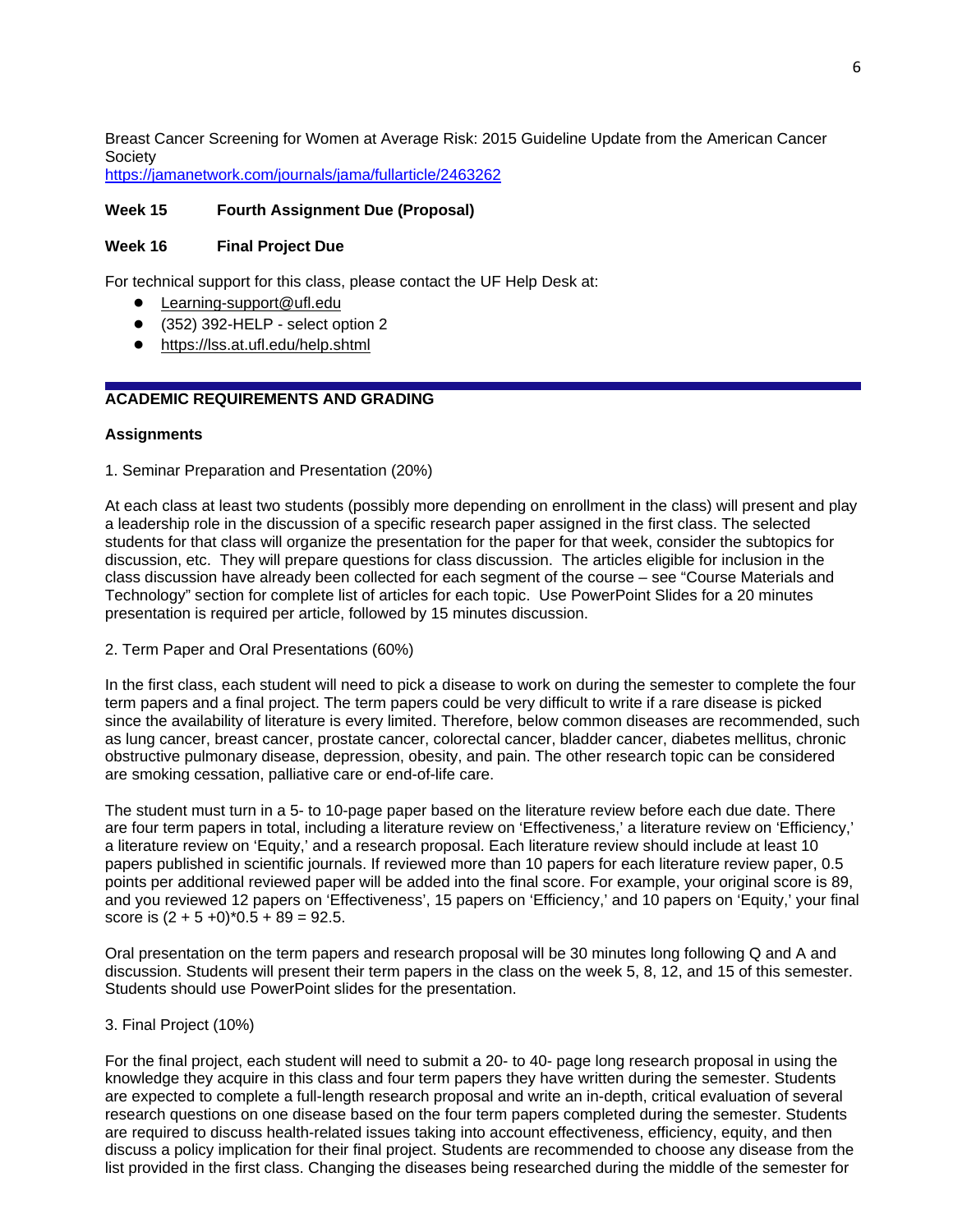the final project is not recommended since considerable load will be added if the final project has a focus on a disease other than the ones for the four term papers.

Elements of Final Project:

- i. Title
- ii. Abstract (300 words)
- iii. The Introduction (Term paper 4)
- iv. Research Questions (Term paper 4)
- v. Literature Synthesis or Review (Term paper 1, 2, 3)
- vi. Theoretical Background (Term paper 4)
- vii. Significance of your Research Question (Term paper 4)
- viii. Policy Implication (Term paper 4)
- ix. Research Method (study design, sample, data collection, variables) (Term paper 4)
- x. References

Your term papers and research proposal for the final project should be typed, double-spaced on standardsized paper (8.5" x 11") with 1" margins on all sides. You should use 12 pt. Times New Roman font.

4. Class participation (10%)

Attendance is mandatory. All students are expected to read each assigned article and participate actively in the discussion. Please prepare discussion questions as you will be called upon for questions as time permits each week. Students who contribute more to class discussion will earn more bonus points on final grades.

#### **Grading**

| Requirement                                  | Due date        | % of final grade |  |  |
|----------------------------------------------|-----------------|------------------|--|--|
| Seminar Preparation and Presentation         | Each class      | <b>20%</b>       |  |  |
| Term Paper and Oral Presentations            |                 | 60%              |  |  |
| <b>Effectiveness</b>                         | Feb 6 9:00AM    | (15%)            |  |  |
| Efficiency                                   | Feb 27 9:00AM   | (15%)            |  |  |
| Equity                                       | March 27 9:00AM | (15%)            |  |  |
| Research Proposal                            | April 17 9:00AM | (15%)            |  |  |
| <b>Final Project</b>                         | April 24 5:00PM | 10%              |  |  |
| Class participation - Attendance is required | Each class      | 10%              |  |  |

Point system used (i.e., how do course points translate into letter grades).

| <b>Points</b>   | $95 -$ | 90-   | $87 -$ | 83-   | 80-   | 77-   | 73-   | 70-               | $67 -$ | 63-   | 60-   | <b>Below</b> |
|-----------------|--------|-------|--------|-------|-------|-------|-------|-------------------|--------|-------|-------|--------------|
| earned          | 100    | 94.99 | 89.99  | 86.99 | 82.99 | 79.99 | 76.99 | 72.99             | 69.99  | 66.99 | 62.99 | 60           |
| Letter<br>Grade |        | А-    | $B+$   | B     | в.    | ∪+    |       | ⌒<br>$\mathbf{v}$ | ∽      | D     | −     | –            |

Please be aware that a C- is not an acceptable grade for graduate students. A grade of C counts toward a graduate degree only if an equal number of credits in courses numbered 5000 or higher have been earned with an A. In addition, the Bachelor of Health Science Program does not use C- grades.

You must include the letter grade to grade point conversion table below. Letter grade to grade point conversions are fixed by UF and cannot be changed.

| Letter<br>Grade        | ́г  | А-   | $B+$ |                 | в-   | $C+$           | $\ddot{\phantom{1}}$<br>u | ◠<br>v   | D+  |                               | D-   | E   | <b>WF</b> |     | <b>NG</b> | S-<br>u |
|------------------------|-----|------|------|-----------------|------|----------------|---------------------------|----------|-----|-------------------------------|------|-----|-----------|-----|-----------|---------|
| Grade<br><b>Points</b> | 4.0 | 3.67 | 3.33 | $\Omega$<br>J.U | 2.67 | 2.33<br>$\sim$ | z.u                       | .67<br>٠ | .33 | $\sim$<br>$\cdot \cdot \cdot$ | 0.67 | 0.0 | v.v       | 0.0 | 0.0       | 0.0     |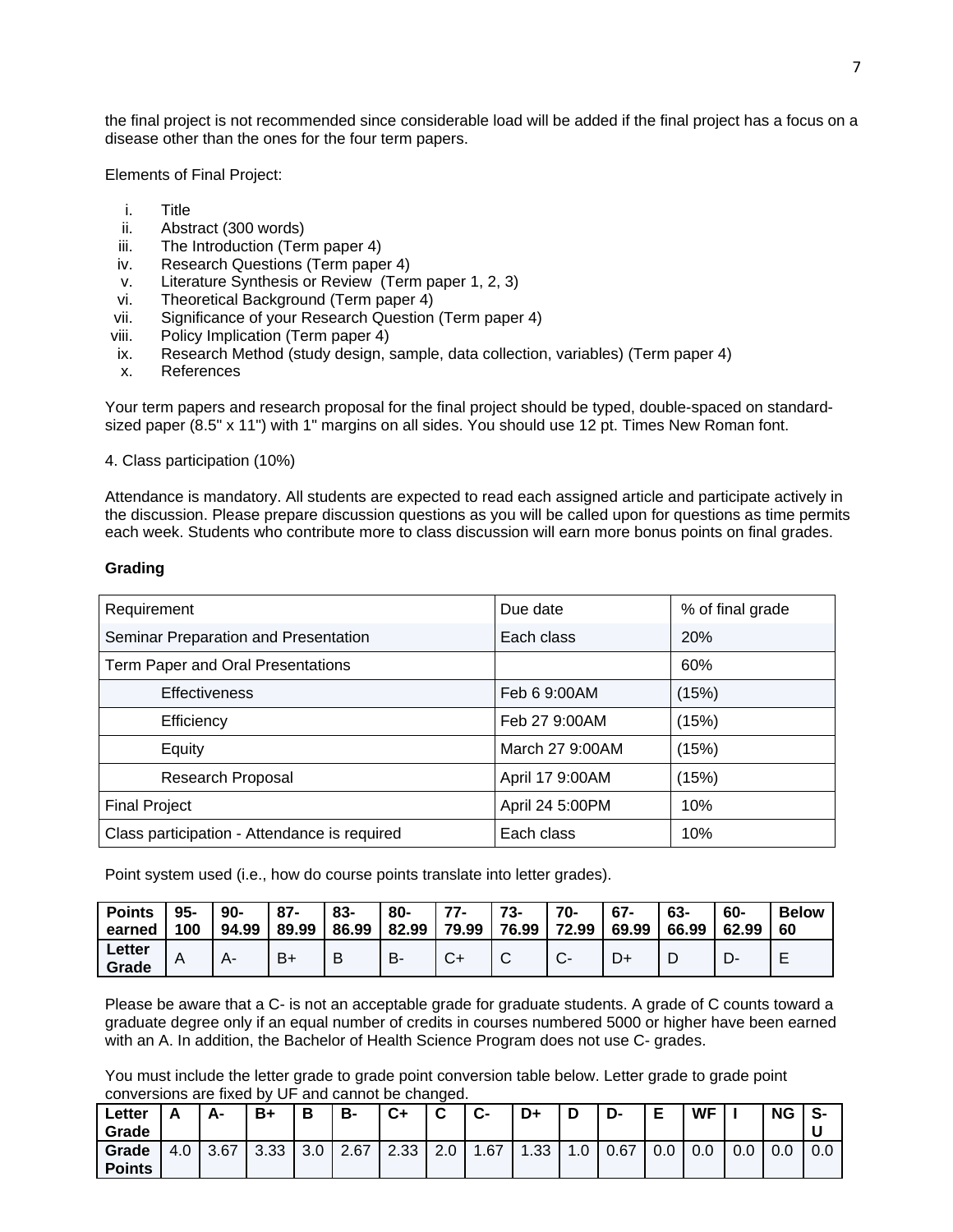For greater detail on the meaning of letter grades and university policies related to them, see the Registrar's Grade Policy regulations at: http://catalog.ufl.edu/ugrad/current/regulations/info/grades.aspx

### **Policy Related to Make up Exams or Other Work**

Example:

Please note: Students are expected to complete all assignments by the due date. 10% penalty for late submission, additional 10% penalty for every 24 hours.

| LAQUIPIC.                                  |                        |                           |                                         |  |  |  |  |
|--------------------------------------------|------------------------|---------------------------|-----------------------------------------|--|--|--|--|
| Score calculated based on the<br>'Grading' | Assignment<br>Due date | <b>Submission</b><br>date | <b>Final Score</b>                      |  |  |  |  |
| 95                                         | Feb. 6,<br>5:00PM      | Feb. 6<br>5:00PM          | 95                                      |  |  |  |  |
| 95                                         | Feb. 6,<br>5:00PM      | Feb. 6<br>6:00PM          | $95*(1-10\%) = 85.5$                    |  |  |  |  |
| 95                                         | Feb. 6,<br>5:00PM      | Feb. 7,<br>6:00PM         | $95*(1-10\%)*(1-10\%) = 76.95$          |  |  |  |  |
| 95                                         | Feb. 6,<br>5:00PM      | <b>Feb. 8,</b><br>6:00PM  | $95*(1-10\%)*(1-10\%)*(1-10\%) = 69.25$ |  |  |  |  |

Any requests for make-ups due to technical issues MUST be accompanied by the ticket number received from LSS when the problem was reported to them. The ticket number will document the time and date of the problem. You MUST e-mail me within 24 hours of the technical difficulty if you wish to request a make-up.

### **Policy Related to Required Class Attendance**

All faculty are bound by the UF policy for excused absences. For information regarding the UF Attendance Policy see the Registrar website for additional details: https://catalog.ufl.edu/ugrad/current/regulations/info/attendance.aspx

The course instructor must be given notice before the start time of class via email or Canvas message. The time stamp of the email will be used to determine if the notification was before the start of the class.

### **STUDENT EXPECTATIONS, ROLES, AND OPPORTUNITIES FOR INPUT**

### **Expectations Regarding Course Behavior**

Students are expected to:

- Attend all classes
- Complete reading assignments before class
- Participate in class discussions
- Be an active member of your group
- Exhibit professional behavior
- Laptops may be used in class only for taking notes, viewing slides, or accessing course assigned materials
- Cell phones not allowed to use during class time.

### **Communication Guidelines**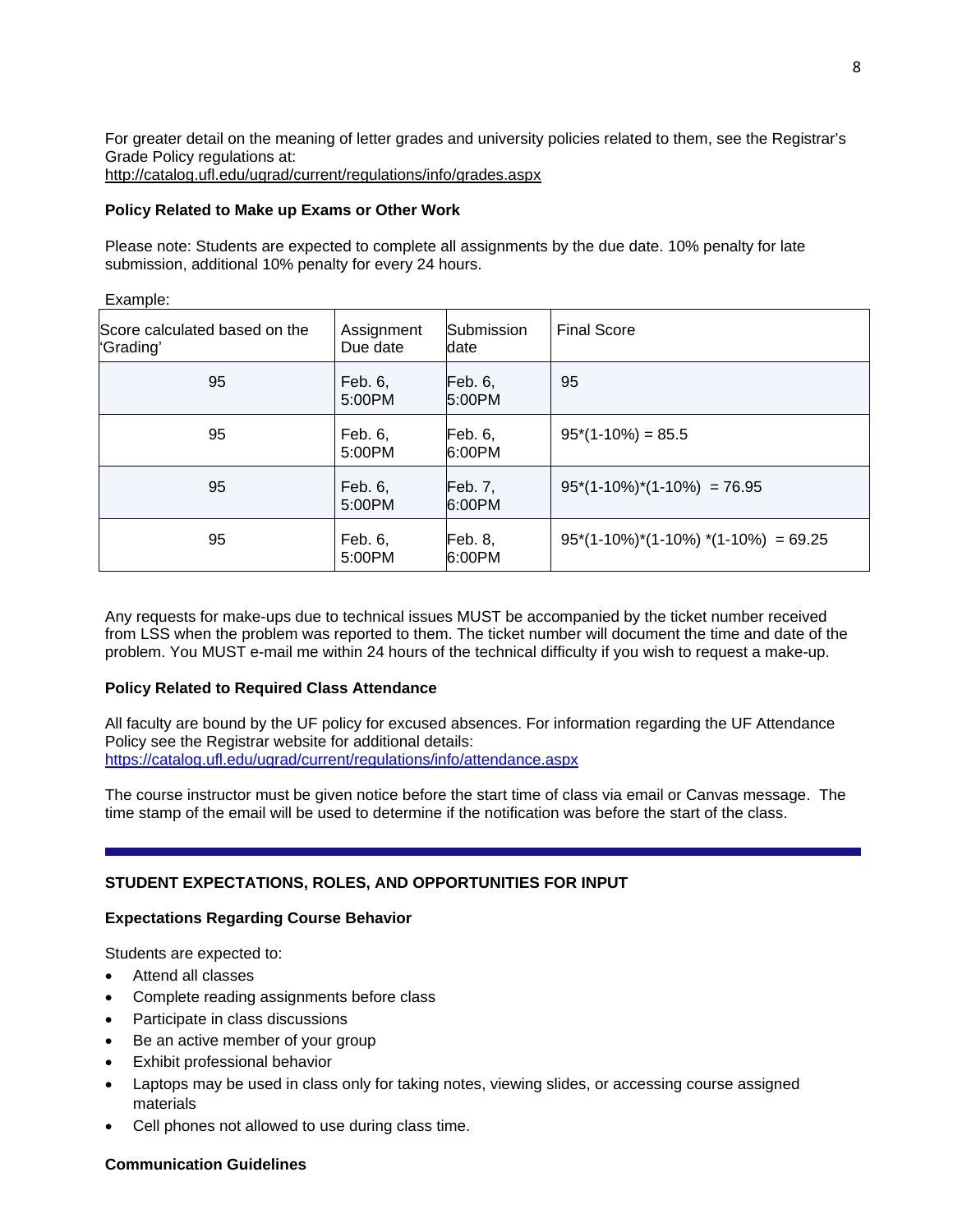Students will be expected to communicate via the Canvas messaging system.

#### **Academic Integrity**

Students are expected to act in accordance with the University of Florida policy on academic integrity. As a student at the University of Florida, you have committed yourself to uphold the Honor Code, which includes the following pledge:

### "**We, the members of the University of Florida community, pledge to hold ourselves and our peers to the highest standards of honesty and integrity**."

You are expected to exhibit behavior consistent with this commitment to the UF academic community, and on all work submitted for credit at the University of Florida, the following pledge is either required or implied:

#### **"On my honor, I have neither given nor received unauthorized aid in doing this assignment."**

It is your individual responsibility to know and comply with all university policies and procedures regarding academic integrity and the Student Honor Code. Violations of the Honor Code at the University of Florida will not be tolerated. Violations will be reported to the Dean of Students Office for consideration of disciplinary action. For additional information regarding Academic Integrity, please see Student Conduct and Honor Code or the Graduate Student Website for additional details: https://www.dso.ufl.edu/sccr/process/student-conduct-honor-code/

http://gradschool.ufl.edu/students/introduction.html

Please remember cheating, lying, misrepresentation, or plagiarism in any form is unacceptable and inexcusable behavior.

#### **Online Faculty Course Evaluation Process**

Students are expected to provide feedback on the quality of instruction in this course by completing online evaluations at https://evaluations.ufl.edu. Evaluations are typically open during the last two or three weeks of the semester, but students will be given specific times when they are open. Summary results of these assessments are available to students at https://evaluations.ufl.edu/results/.

### **SUPPORT SERVICES**

#### **Accommodations for Students with Disabilities**

If you require classroom accommodation because of a disability, you must register with the Dean of Students Office http://www.dso.ufl.edu within the first week of class. The Dean of Students Office will provide documentation of accommodations to you, which you then give to me as the instructor of the course to receive accommodations. Please make sure you provide this letter to me by the end of the second week of the course. The College is committed to providing reasonable accommodations to assist students in their coursework.

#### **Counseling and Student Health**

Students sometimes experience stress from academic expectations and/or personal and interpersonal issues that may interfere with their academic performance. If you find yourself facing issues that have the potential to or are already negatively affecting your coursework, you are encouraged to talk with an instructor and/or seek help through University resources available to you.

- The Counseling and Wellness Center 352-392-1575 offers a variety of support services such as psychological assessment and intervention and assistance for math and test anxiety. Visit their web site for more information: http://www.counseling.ufl.edu. On line and in person assistance is available.
- You Matter We Care website: http://www.umatter.ufl.edu/. If you are feeling overwhelmed or stressed, you can reach out for help through the You Matter We Care website, which is staffed by Dean of Students and Counseling Center personnel.